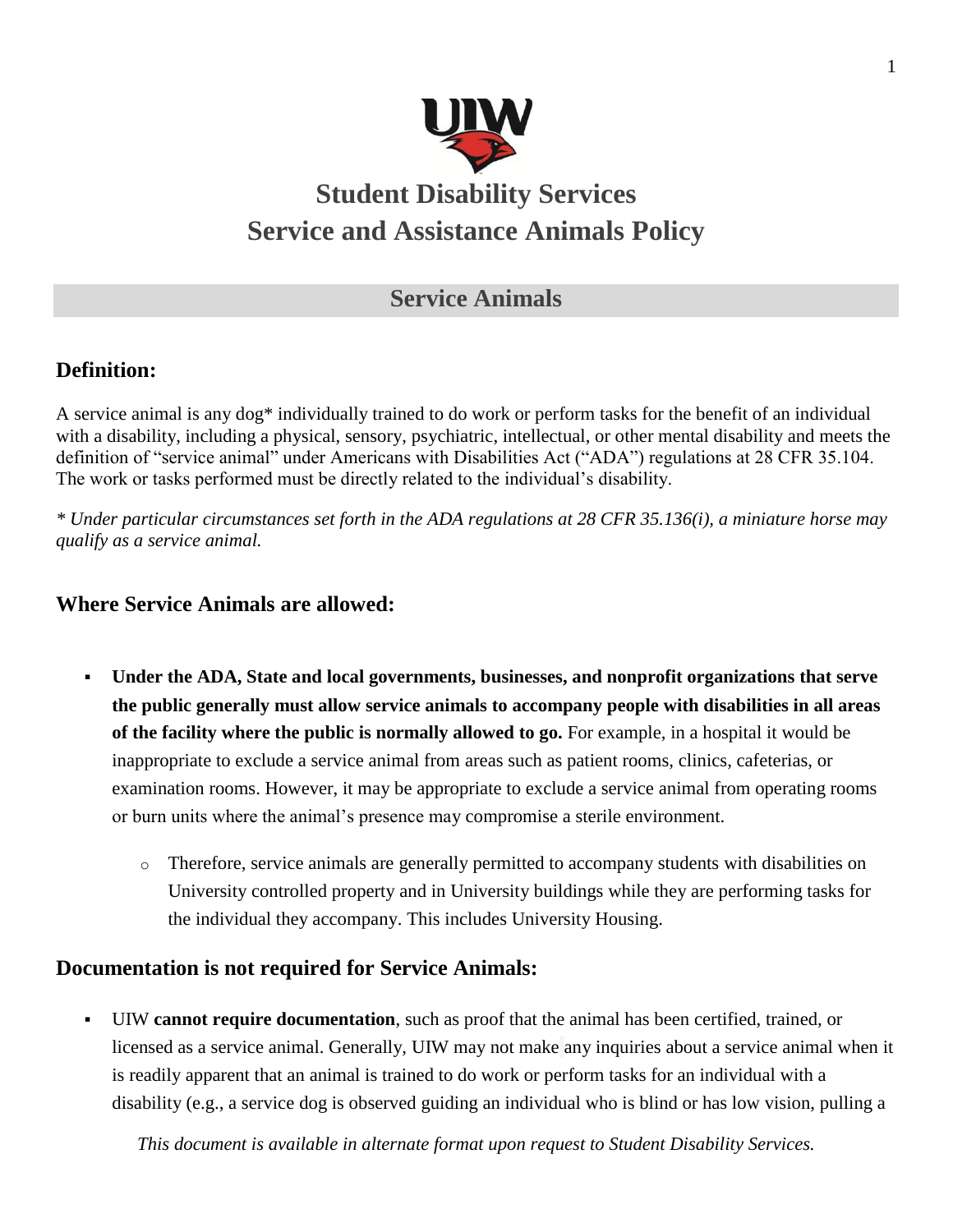person's wheelchair, or providing assistance with stability or balance to an individual with an observable mobility disability). If not readily apparent, two inquiries can be made to determine whether the animal qualifies as a service animal:

- Is the animal required because of a disability?
- What work or task the animal has been trained to perform?
- Even though documentation is not required, students who wish to bring a service animal to campus are strongly encouraged to partner with Student Disability Services, especially if other accommodations are needed.
- Advance notice of a service animal needed in University Housing may allow more flexibility in meeting specific housing requests.

## **Student/Handler's Responsibility regarding the Service Animal:**

- Under the ADA, service animals must be harnessed, leashed, or tethered, unless these devices interfere with the service animal's work or the individual's disability prevents using these devices. In that case, the individual must maintain control of the animal through voice, signal, or other effective controls.
- Although identification is not required, it is highly recommended that the service animal wear some form of commonly recognized identification symbol which identifies the animal as a working animal, but does not disclose the disability.
- The student is responsible for complying with the local and state laws concerning the care and control of animals, spaying and neutering, all required immunizations and licenses.
- The animal must be maintained under leash or carrier when outdoors, in public areas, or in transit.
- Animal accidents and waste must be cleaned immediately with appropriate cleaning products and/or disposed of properly.
- Flea, tick, and mite infestation prevention must be used. Costs incurred for pest exterminators should an infestation occur will be paid by the student.
- Animals must not be involved in an incident where a person experiences either the threat of or an actual injury as a result of the animal's behavior.
- Animals may not be left unattended for more than 24 hours.
- The student must notify the Campus Police Office and the Residence Life Office if an animal has escaped and is not located within four hours.

*This document is available in alternate format upon request to Student Disability Services.*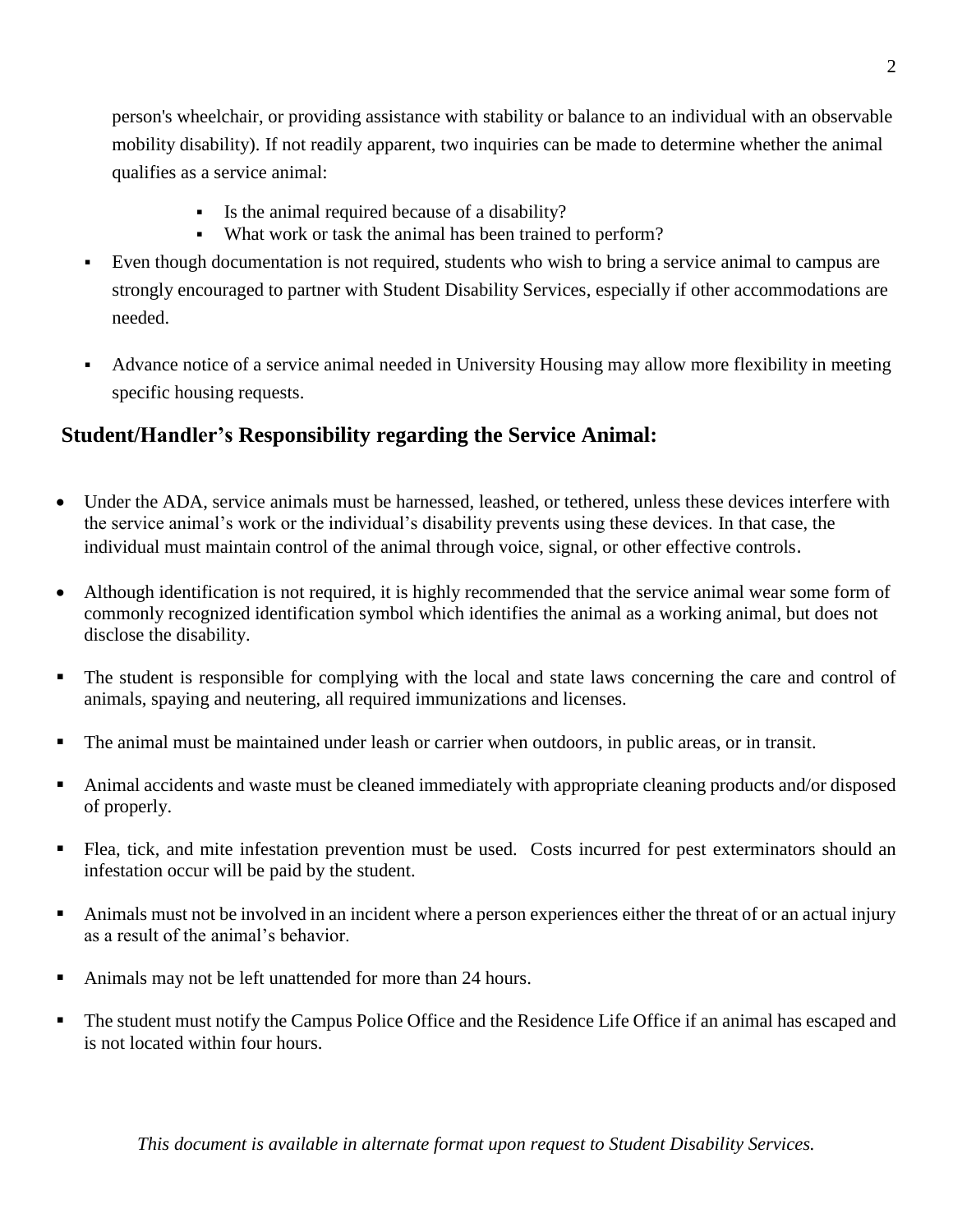#### **Assistance Animals (such as Emotional Support Animals)**

### **Definition:**

**An assistance animal** (including an Emotional Support Animal) is one that is necessary to afford the person with a disability an equal opportunity to use and enjoy **University housing**. An assistance animal may provide physical assistance, emotional support, calming, stability and other kinds of assistance. Assistance Animals do not perform work or tasks that would qualify them as "service animals" under the Americans with Disabilities Act.

A person with a total or partial disability who has or obtains an assistance animal is entitled to full and equal access to housing accommodations, and may not be required to pay extra compensation for the animal but is liable for damages done to the premises by the animal. Texas Human Resources Code 121.003 (h)

#### **To submit a request for approval of an assistance animal in housing:**

- The housing accommodation of having an Assistance animal (such as Emotional Support Animal) in University housing is subject to the review and approval of Student Disability Services in coordination with Residence Life.
- Any student with a documented need for an Assistance animal in University housing should apply for this specific housing accommodation through Student Disability Services and receive approval prior to bringing the specific Assistance animal to University housing.
- To apply, submit a *Request for Housing Accommodation form* to Student Disability Services. This form is available at Student Disability Services or can be printed online at [http://www.uiw.edu/sds/documents/requestforhousingaccommodation.pdf.](http://www.uiw.edu/sds/documents/requestforhousingaccommodation.pdf)
- The documentation submitted within the request form should show a direct link between the animal and the student's disability. Emotional distress that occurs as a result of having to give up an animal due to a "no animals" policy does not meet the qualification for this accommodation under federal law.
- The request for a specific assistance animal may be denied if the animal poses a direct threat to the health or safety of others that cannot be reduced or eliminated by another reasonable accommodation. The request may also be denied if the specific animal would cause substantial physical damage to the property of others that cannot be reduced or eliminated by another reasonable accommodation. Breed, size, and weight limitations may not be applied to an assistance animal.

#### **Where Assistance Animals are allowed:**

 Animals that do not meet the definition of "service animals" under the ADA are not permitted in places of public accommodation; however, assistance animals may be permitted, in certain circumstances, in University Housing pursuant to the Fair Housing Act. In other words, the assistance animal can be used